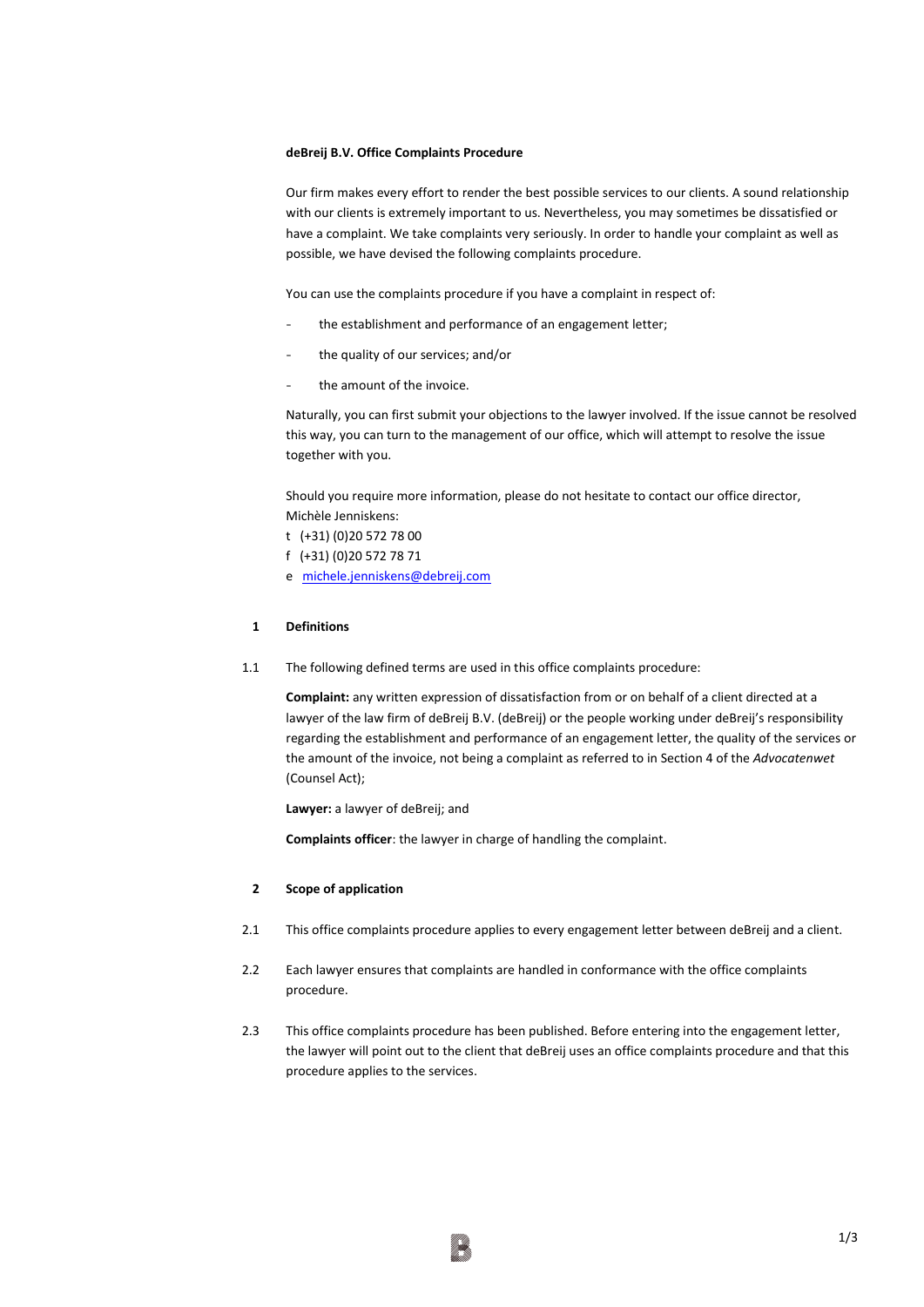2.4 Complaints as referred to in Article 1 of this office complaints procedure that have not been resolved after being dealt with will be submitted to the competent (civil) court.

#### **3 Internal complaints procedure**

- 3.1 A client can send a complaint in writing to the management of deBreij, to the attention of Michèle Jenniskens (P.O. Box 79021, 1070 NB, Amsterdam). The complaint can also be sent by email [\(michele.jenniskens@debreij.com\)](mailto:michele.jenniskens@debreij.com).
- 3.2 To assess the complaint as quickly as possible, the client must provide the following information when submitting the complaint:
	- name, address and place, and possible telephone number and e-mail address;
	- name and number of the file at deBreij;
	- date on which the client sends the letter or e-mail;
	- clear description of the complaint; and
	- copies of documents that clarify the complaint.
- 3.3 The client will receive a written confirmation of receipt as soon as possible, informing the client of the course of the complaints procedure.
- 3.4 After a client has approached deBreij with a complaint, this complaint is forwarded to Gaston Freijser who has been appointed complaints officer on behalf of deBreij.
- 3.5 The complaints officer notifies the person against whom the complaint is made of the filing of the complaint and offers the client and the person against whom the complaint is made the opportunity to offer an explanation to the complaint.
- 3.6 The person against whom the complaint is made will try to resolve the issue together with the client, whether or not after intervention of the complaints officer.
- 3.7 The complaints officer handles the complaint within four weeks after receipt of the complaint or informs the client that this term will be deviated from, stating the reasons and specifying the term within which an opinion will be issued regarding the complaint.
- 3.8 The complaints officer notifies the client and the person against whom the complaint is made of the opinion regarding the validity of the complaint in writing; this may or may not include recommendations.
- 3.9 In the event that the complaint has been handled satisfactorily, the client, the complaints officer and the person against whom the complaint is made will sign the opinion regarding the validity of the complaint.